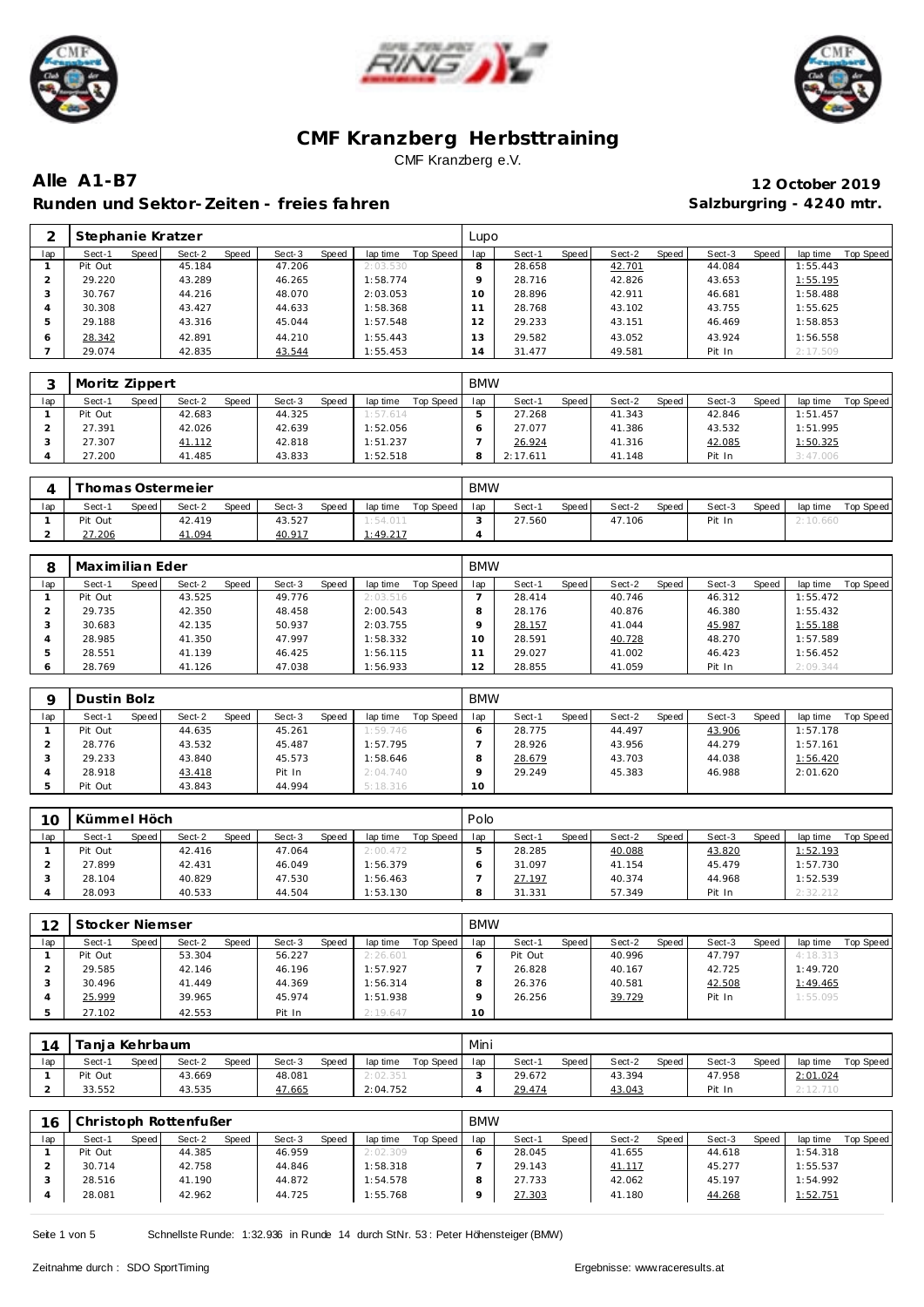





**Alle A1-B7 12 October 2019** Runden und Sektor-Zeiten - freies fahren **Salzburgring - 4240 mtr.** Salzburgring - 4240 mtr.

|     | 27.920             |       | 43.081 |       | 46.023 |       | :57.024                        |           | 10         | 38,800 |       | 53.927 |       | Pit In |       | $-40.398$                        |           |
|-----|--------------------|-------|--------|-------|--------|-------|--------------------------------|-----------|------------|--------|-------|--------|-------|--------|-------|----------------------------------|-----------|
|     |                    |       |        |       |        |       |                                |           |            |        |       |        |       |        |       |                                  |           |
| 19  | Christian Drescher |       |        |       |        |       |                                |           | <b>BMW</b> |        |       |        |       |        |       |                                  |           |
| lap | Sect-1             | Speed | Sect-2 | Speed | Sect-3 | Speed | lap time                       | Top Speed | lap        | Sect-1 | Speed | Sect-2 | Speed | Sect-3 | Speed | lap time                         | Top Speed |
|     |                    |       | .      |       | .      |       | and the state of the state and |           |            | ------ |       | .      |       |        |       | and the side of the same side of |           |

| iav | əeci-i<br>opeea | Sect-Z<br>opeeg | əeci- s<br><b>SDEEG</b> | iab unie<br>TOD ODEED. | ⊩au | əeci-i<br><b>SDEEGI</b> | oeci-∠<br>Speed l | əeci-ə<br><b>Speed</b> | iab une<br>Top opeed |
|-----|-----------------|-----------------|-------------------------|------------------------|-----|-------------------------|-------------------|------------------------|----------------------|
|     | Pit Out         | 46.403          | 47.917                  | 2:13.372               |     | 30.160                  | 43.283            | Pit In                 | 2:08.552             |
|     | 30.373          | 37.172          | 45.359                  | :52.904                |     | Pit Out                 | 43.285            | 48.192                 | 3:19.815             |
|     | 28.204          | 41.479          | Pit In                  | 2:05.430               |     | 26.534                  | 40.149            | 46.932                 | 1:53.615             |
|     | Pit Out         | 40.818          | 45.378                  | 3:05.230               |     | 30.012                  | 43.051            | 49.406                 | 2:02.469             |
|     | 26.219          | 37.582          | 45.749                  | : 49.550               | 10  | 28.456                  | 37.284            | Pit In                 | : 04.946             |

| 20  | Konrad Pielmeier |       |        |              |        |       |          |           | <b>BMW</b> |        |       |        |       |        |              |          |           |
|-----|------------------|-------|--------|--------------|--------|-------|----------|-----------|------------|--------|-------|--------|-------|--------|--------------|----------|-----------|
| lap | Sect-1           | Speed | Sect-2 | <b>Speed</b> | Sect-3 | Speed | lap time | Top Speed | lap        | Sect-1 | Speed | Sect-2 | Speed | Sect-3 | <b>Speed</b> | lap time | Top Speed |
|     | Pit Out          |       | 36.966 |              | 41.974 |       | 1:48.856 |           |            | 25.312 |       | 35.759 |       | 40.228 |              | 1:41.299 |           |
| -   | 26.272           |       | 36.087 |              | 40.282 |       | 1:42.641 |           |            | 25.390 |       | 35.786 |       | Pit In |              | 1:53.292 |           |

| 21  | Peter Kehrbaum |         |        |       |        |       |          |           | <b>BMW</b> |         |       |        |       |        |       |          |           |
|-----|----------------|---------|--------|-------|--------|-------|----------|-----------|------------|---------|-------|--------|-------|--------|-------|----------|-----------|
| lap | Sect-1         | Speed I | Sect-2 | Speed | Sect-3 | Speed | lap time | Top Speed | lap        | Sect-1  | Speed | Sect-2 | Speed | Sect-3 | Speed | lap time | Top Speed |
|     | Pit Out        |         | 47.676 |       | 54.317 |       | 2:13.046 |           |            | 39.290  |       | 54.029 |       | Pit In |       | 2:46.336 |           |
|     | 23.657         |         | 34.652 |       | 43.013 |       | 1:41.322 |           |            | Pit Out |       | 35.512 |       | 42.729 |       | 2:45.053 |           |
|     | 24.077         |         | 34.825 |       | 43.100 |       | 1:42.002 |           |            | 22.815  |       | 33.939 |       | 42.625 |       | 1:39.379 |           |
|     | 23.679         |         | 34.976 |       | 43.027 |       | 1:41.682 |           |            | 24.215  |       | 33.616 |       | 42.219 |       | 1:40.050 |           |
|     | 27.321         |         | 34.435 |       | 44.622 |       | 1:46.378 |           | 10         | 27.898  |       | 53.575 |       | Pit In |       | 2:25.633 |           |

| 22  |         |         | obias Rottenfußer |       |        |       |          |           | <b>BMW</b> |        |       |        |       |        |       |          |           |
|-----|---------|---------|-------------------|-------|--------|-------|----------|-----------|------------|--------|-------|--------|-------|--------|-------|----------|-----------|
| lap | Sect-1  | Speed I | Sect-2            | Speed | Sect-3 | Speed | lap time | Top Speed | lap        | Sect-1 | Speed | Sect-2 | Speed | Sect-3 | Speed | lap time | Top Speed |
|     | Pit Out |         | 51.217            |       | 50.825 |       | 2:14.899 |           |            | 28.217 |       | 43.508 |       | 43.453 |       | 1:55.178 |           |
|     | 29.666  |         | 44.182            |       | 46.185 |       | 2:00.033 |           | 10         | 28.937 |       | 43.670 |       | 44.136 |       | 1:56.743 |           |
|     | 29.279  |         | 44.133            |       | 48.183 |       | 2:01.595 |           |            | 30.242 |       | 42.962 |       | 44.260 |       | 1:57.464 |           |
| 4   | 30.704  |         | 43.350            |       | 47.239 |       | 2:01.293 |           | 12         | 28.134 |       | 43.338 |       | 44.039 |       | 1:55.511 |           |
| .5  | 29.175  |         | 43.694            |       | 45.406 |       | 1:58.275 |           | 1.3        | 28.508 |       | 43.514 |       | 43.613 |       | 1:55.635 |           |
| 6   | 28.548  |         | 43.713            |       | 44.851 |       | 1:57.112 |           | 14         | 30.019 |       | 43.369 |       | 43.247 |       | 1:56.635 |           |
|     | 28.657  |         | 43.659            |       | 44.195 |       | 1:56.511 |           | 15         | 28.929 |       | 43.600 |       | 43.600 |       | 1:56.129 |           |
| 8   | 28.689  |         | 43.457            |       | 44.125 |       | 1:56.271 |           | 16         |        |       |        |       |        |       |          |           |

| 23  | Uli Kehrbaum |       |        |       |        |       |          |           | <b>BMW</b> |         |       |          |       |        |       |          |           |
|-----|--------------|-------|--------|-------|--------|-------|----------|-----------|------------|---------|-------|----------|-------|--------|-------|----------|-----------|
| lap | Sect-1       | Speed | Sect-2 | Speed | Sect-3 | Speed | lap time | Top Speed | lap        | Sect-1  | Speed | Sect-2   | Speed | Sect-3 | Speed | lap time | Top Speed |
|     | Pit Out      |       | 47.229 |       | 55.167 |       | 2:13.094 |           |            | 29.600  |       | 1:01.811 |       | Pit In |       | 2:40.123 |           |
|     | 24.669       |       | 35.940 |       | 42.733 |       | 1:43.342 |           |            | Pit Out |       | 39.720   |       | 41.114 |       | 2:49.566 |           |
|     | 24.154       |       | 35.295 |       | 42.174 |       | 1:41.623 |           |            | 24.144  |       | 35.685   |       | 42.650 |       | 1:42.479 |           |
|     | 25.000       |       | 35.182 |       | 41.183 |       | 1:41.365 |           |            | 25.358  |       | 36.146   |       | 41.590 |       | 1:43.094 |           |
|     | 25.521       |       | 35.871 |       | 41.407 |       | 1:42.799 |           |            | 26.059  |       | 53.551   |       | Pit In |       | 2:24.324 |           |

| $\cap$ | Torian König |       |        |       |        |       |          |           | <b>BMW</b> |        |       |        |       |        |              |          |           |
|--------|--------------|-------|--------|-------|--------|-------|----------|-----------|------------|--------|-------|--------|-------|--------|--------------|----------|-----------|
| lap    | Sect-1       | Speed | Sect-2 | Speed | Sect-3 | Speed | lap time | Top Speed | lap        | Sect-1 | Speed | Sect-2 | Speed | Sect-3 | <b>Speed</b> | lap time | Top Speed |
|        | Pit Out      |       | 45.382 |       | Pit In |       | 2:10.069 |           |            | 27.316 |       | 39.997 |       | 42.519 |              | 1:49.832 |           |
|        | Pit Out      |       | 42.985 |       | 44.621 |       | 9:35.932 |           |            | 26.779 |       | 40.125 |       | 40.528 |              | 1:47.432 |           |
|        | 27.700       |       | 40.786 |       | 42.604 |       | 1:51.090 |           |            | 27.600 |       | 39.800 |       | 41.211 |              | 1:48.611 |           |

| 29  | Thomas Czölder |         |        |       |        |       |          |           | Fiat |        |       |        |       |        |       |          |           |
|-----|----------------|---------|--------|-------|--------|-------|----------|-----------|------|--------|-------|--------|-------|--------|-------|----------|-----------|
| lap | Sect-1         | Speed I | Sect-2 | Speed | Sect-3 | Speed | lap time | Top Speed | lap  | Sect-1 | Speed | Sect-2 | Speed | Sect-3 | Speed | lap time | Top Speed |
|     | Pit Out        |         | 42.927 |       | 43.280 |       | 1:55.382 |           |      | 28.220 |       | 43.954 |       | 43.492 |       | 1:55.666 |           |
|     | 27.775         |         | 43.321 |       | 44.048 |       | : 55.144 |           |      | 28.717 |       | 45.224 |       | Pit In |       | : 26.882 |           |

| 31      | Wolfgang Bauer |       |        |       |        |       |          |           | C lio          |        |       |        |       |        |       |          |           |
|---------|----------------|-------|--------|-------|--------|-------|----------|-----------|----------------|--------|-------|--------|-------|--------|-------|----------|-----------|
| lap     | Sect-1         | Speed | Sect-2 | Speed | Sect-3 | Speed | lap time | Top Speed | lap            | Sect-1 | Speed | Sect-2 | Speed | Sect-3 | Speed | lap time | Top Speed |
|         | Pit Out        |       | 43.210 |       | 51.473 |       | 2:07.535 |           | 10             | 26.152 |       | 37.883 |       | 40.247 |       | 1:44.282 |           |
|         | 27.469         |       | 39.120 |       | 42.737 |       | 1:49.326 |           | $\mathbf{A}$   | 25.258 |       | 37.716 |       | 39.866 |       | 1:42.840 |           |
|         | 27.147         |       | 38.888 |       | 41.943 |       | 1:47.978 |           | 12             | 26.801 |       | 37.886 |       | 40.546 |       | 1:45.233 |           |
| 4       | 26.003         |       | 38.624 |       | 40.729 |       | 1:45.356 |           | 13             | 25.535 |       | 37.936 |       | 40.083 |       | 1:43.554 |           |
|         | 26.239         |       | 37.986 |       | 41.855 |       | 1:46.080 |           | $\overline{a}$ | 25.680 |       | 37.903 |       | 40.483 |       | 1:44.066 |           |
| 6       | 25.890         |       | 38.061 |       | 40.681 |       | 1:44.632 |           | 5              | 27.620 |       | 38.173 |       | 40.154 |       | 1:45.947 |           |
|         | 25.366         |       | 38.066 |       | 40.626 |       | 1:44.058 |           | 16             | 25.509 |       | 37.738 |       | 39.548 |       | 1:42.795 |           |
| 8       | 26.321         |       | 37.896 |       | 40.856 |       | 1:45.073 |           | $\overline{ }$ | 25.298 |       | 37.717 |       | 39.225 |       | 1:42.240 |           |
| $\circ$ | 25.746         |       | 37.865 |       | 39.717 |       | 1:43.328 |           | 18             |        |       |        |       |        |       |          |           |

Seite 2 von 5 Schnellste Runde: 1:32.936 in Runde 14 durch StNr. 53 : Peter Höhensteiger (BMW)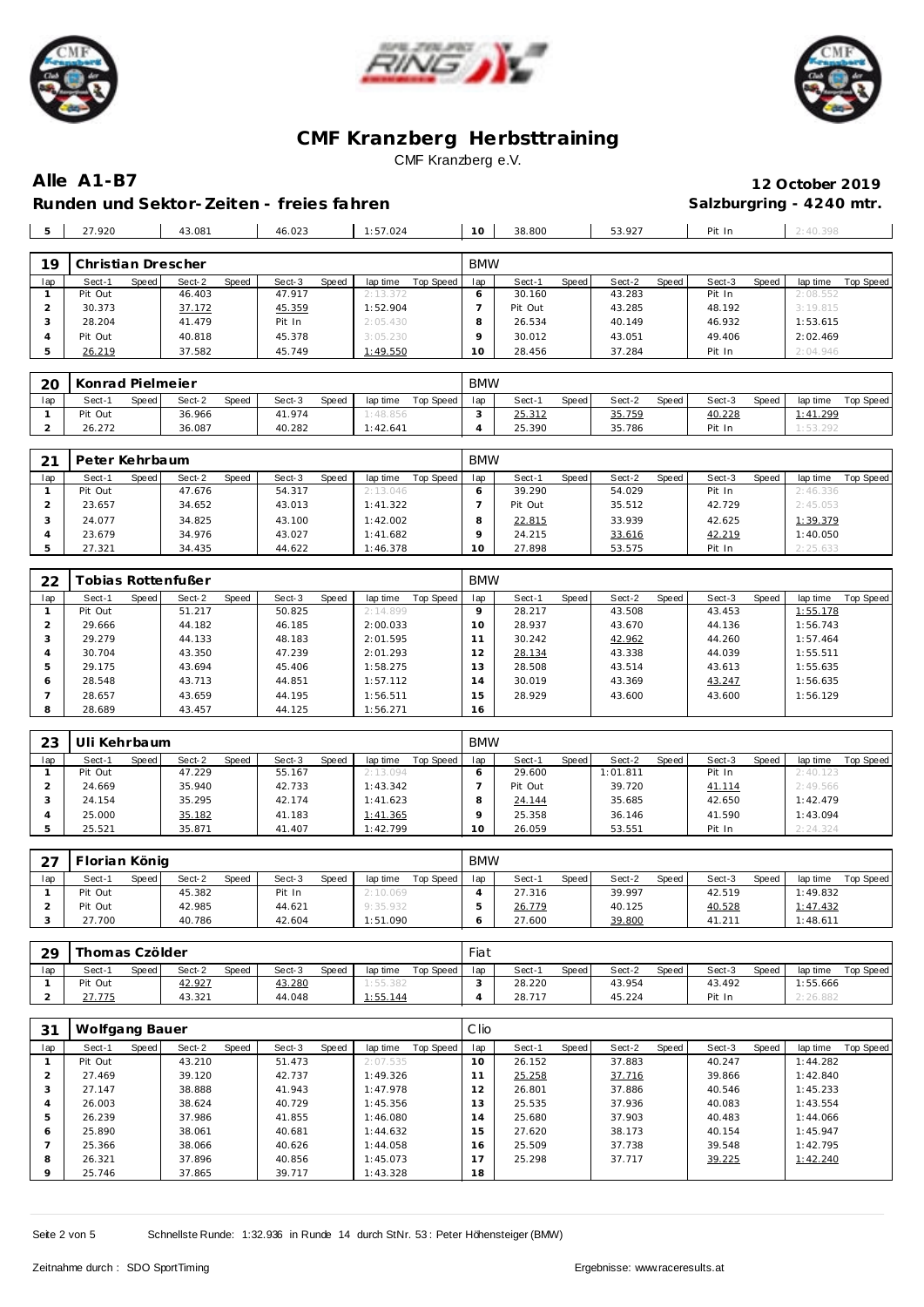





**Alle A1-B7 12 October 2019** Runden und Sektor-Zeiten - freies fahren **Salzburgring - 4240 mtr.** Salzburgring - 4240 mtr.

| つつ<br>ںں | Hausin Kader |       |        |       |        |              |          |           | <b>BMW</b> |        |       |        |       |        |              |          |           |
|----------|--------------|-------|--------|-------|--------|--------------|----------|-----------|------------|--------|-------|--------|-------|--------|--------------|----------|-----------|
| lap      | Sect-1       | Speed | Sect-2 | Speed | Sect-3 | <b>Speed</b> | lap time | Top Speed | lap        | Sect-1 | Speed | Sect-2 | Speed | Sect-3 | <b>Speed</b> | lap time | Top Speed |
|          | Pit Out      |       | 48.695 |       | 46.053 |              | 2:08.622 |           |            | 26.187 |       | 36.858 |       | 39.168 |              | 1:42.213 |           |
|          | 29.135       |       | 37.752 |       | 43.236 |              | 1:50.123 |           |            | 25.822 |       | 36.503 |       | 39.830 |              | 1:42.155 |           |
|          | 29.355       |       | 38.598 |       | 41.739 |              | 1:49.692 |           |            | 26.291 |       | 36.483 |       | 39.757 |              | 1:42.531 |           |
|          | 26.100       |       | 37.064 |       | 40.526 |              | 1:43.690 |           |            | 25.900 |       | 52.884 |       | Pit In |              | 2:27.404 |           |
|          | 25.868       |       | 36.851 |       | 40.802 |              | 1:43.521 |           | 10         |        |       |        |       |        |              |          |           |

| 42      | Benjamin Neubert |       |        |       |        |       |          |           | <b>BMW</b> |        |       |        |       |        |       |          |           |
|---------|------------------|-------|--------|-------|--------|-------|----------|-----------|------------|--------|-------|--------|-------|--------|-------|----------|-----------|
| lap     | Sect-1           | Speed | Sect-2 | Speed | Sect-3 | Speed | lap time | Top Speed | lap        | Sect-1 | Speed | Sect-2 | Speed | Sect-3 | Speed | lap time | Top Speed |
|         | Pit Out          |       | 52.885 |       | 46.561 |       | 2:10.428 |           | 10         | 24.484 |       | 36.498 |       | 37.626 |       | 1:38.608 |           |
|         | 26.830           |       | 38.456 |       | 41.273 |       | 1:46.559 |           | 11         | 26.685 |       | 36.734 |       | 39.253 |       | 1:42.672 |           |
| 3       | 25.704           |       | 37.988 |       | 42.403 |       | 1:46.095 |           | 12         | 24.651 |       | 37.272 |       | 38.524 |       | 1:40.447 |           |
| 4       | 25.192           |       | 37.486 |       | 40.538 |       | 1:43.216 |           | 13         | 25.417 |       | 36.864 |       | 38.511 |       | 1:40.792 |           |
| 5       | 25.922           |       | 37.302 |       | 40.941 |       | 1:44.165 |           | 14         | 24.536 |       | 36.406 |       | 37.525 |       | 1:38.467 |           |
| 6       | 25.574           |       | 37.251 |       | 38.612 |       | 1:41.437 |           | 15         | 24.314 |       | 37.052 |       | 38.469 |       | 1:39.835 |           |
|         | 24.912           |       | 36.821 |       | 38.115 |       | 1:39.848 |           | 16         | 24.669 |       | 36.578 |       | 38.302 |       | 1:39.549 |           |
| 8       | 26.363           |       | 37.558 |       | 39.378 |       | 1:43.299 |           | 17         | 25.785 |       | 36.859 |       | 37.352 |       | 1:39.996 |           |
| $\circ$ | 25.101           |       | 36.776 |       | 38.696 |       | 1:40.573 |           | 18         |        |       |        |       |        |       |          |           |

| 43  | Kellner Eisinger |       |        |       |        |       |          |           | <b>BMW</b> |         |       |        |       |        |       |          |           |
|-----|------------------|-------|--------|-------|--------|-------|----------|-----------|------------|---------|-------|--------|-------|--------|-------|----------|-----------|
| lap | Sect-1           | Speed | Sect-2 | Speed | Sect-3 | Speed | lap time | Top Speed | lap        | Sect-1  | Speed | Sect-2 | Speed | Sect-3 | Speed | lap time | Top Speed |
|     | Pit Out          |       | 47.710 |       | 49.130 |       | 2:10.930 |           |            | 27.285  |       | 38.006 |       | Pit In |       | 1:51.814 |           |
|     | 27.253           |       | 39.455 |       | 42.956 |       | 1:49.664 |           | 8          | Pit Out |       | 38.898 |       | 38.910 |       | 3:41.637 |           |
|     | 27.877           |       | 37.390 |       | 43.057 |       | 1:48.324 |           |            | 25.376  |       | 38.029 |       | Pit In |       | 1:47.187 |           |
|     | 29.236           |       | 39.299 |       | Pit In |       | 2:02.036 |           | 10         | Pit Out |       | 38.117 |       | 38.613 |       | 3:02.462 |           |
|     | Pit Out          |       | 37.835 |       | 39.965 |       | 7:41.552 |           |            | 25.116  |       | 37.667 |       | Pit In |       | 1:47.709 |           |
|     | 25.676           |       | 37.466 |       | 39.874 |       | 1:43.016 |           | 2          |         |       |        |       |        |       |          |           |

| 46  |         |       | Bernhard Hopfinger |       |        |       |          |           | Clio |        |       |        |       |        |       |          |           |
|-----|---------|-------|--------------------|-------|--------|-------|----------|-----------|------|--------|-------|--------|-------|--------|-------|----------|-----------|
| lap | Sect-1  | Speed | Sect-2             | Speed | Sect-3 | Speed | lap time | Top Speed | lap  | Sect-1 | Speed | Sect-2 | Speed | Sect-3 | Speed | lap time | Top Speed |
|     | Pit Out |       | 45.163             |       | 45.521 |       | 2:01.290 |           |      | 27.428 |       | 40.795 |       | 44.091 |       | 1:52.314 |           |
|     | 28.534  |       | 41.362             |       | 43.771 |       | 1:53.667 |           | 10   | 27.552 |       | 41.097 |       | 43.360 |       | 1:52.009 |           |
|     | 28.167  |       | 41.055             |       | 44.638 |       | 1:53.860 |           |      | 27.818 |       | 40.854 |       | 42.645 |       | 1:51.317 |           |
|     | 27.601  |       | 40.642             |       | 44.583 |       | 1:52.826 |           | 12   | 27.849 |       | 41.042 |       | 42.904 |       | 1:51.795 |           |
|     | 27.918  |       | 41.413             |       | 43.309 |       | 1:52.640 |           | 13   | 27.565 |       | 41.112 |       | 44.516 |       | 1:53.193 |           |
| O   | 27.802  |       | 40.487             |       | 42.399 |       | 1:50.688 |           | 14   | 27.352 |       | 40.847 |       | 42.646 |       | 1:50.845 |           |
|     | 28.061  |       | 40.636             |       | 42.557 |       | 1:51.254 |           | i 5. | 28.467 |       | 40.653 |       | 42.869 |       | 1:51.989 |           |
| 8   | 27.406  |       | 40.565             |       | 42.683 |       | 1:50.654 |           | 16   | 29.534 |       | 44.817 |       | Pit In |       | 2:14.867 |           |

| -47 |         |       | Maximilian Leutensdorfer |       |        |       |          |           | Renault   |         |       |        |       |        |       |          |           |
|-----|---------|-------|--------------------------|-------|--------|-------|----------|-----------|-----------|---------|-------|--------|-------|--------|-------|----------|-----------|
| lap | Sect-1  | Speed | Sect-2                   | Speed | Sect-3 | Speed | lap time | Top Speed | lap       | Sect-1  | Speed | Sect-2 | Speed | Sect-3 | Speed | lap time | Top Speed |
|     | Pit Out |       | 43.449                   |       | Pit In |       | 2:06.236 |           |           | 25.730  |       | 38.473 |       | 40.113 |       | 1:44.316 |           |
|     | Pit Out |       | 47.053                   |       | 41.706 |       | 3:37.057 |           |           | 25.601  |       | 37.910 |       | 40.765 |       | 1:44.276 |           |
|     | 26.188  |       | 38.266                   |       | 42.844 |       | 1:47.298 |           |           | 26.732  |       | 40.479 |       | Pit In |       | 1:56.060 |           |
|     | 26.249  |       | 39.772                   |       | 40.890 |       | 1:46.911 |           | 10        | Pit Out |       | 38.499 |       | 39.980 |       | 5:49.004 |           |
| 5   | 25.843  |       | 40.579                   |       | Pit In |       | 1:59.045 |           |           | 25.237  |       | 38.151 |       | 39.104 |       | 1:42.492 |           |
|     | Pit Out |       | 39.194                   |       | 40.431 |       | 3:47.510 |           | 12<br>ے ا | 25.159  |       | 38.106 |       | 39.395 |       | 1:42.660 |           |

| 51  | Andreas Bernhard |                 |                 |                       | <b>BMW</b> |                 |                 |                 |                       |
|-----|------------------|-----------------|-----------------|-----------------------|------------|-----------------|-----------------|-----------------|-----------------------|
| lap | Sect-1<br>Speed  | Sect-2<br>Speed | Speed<br>Sect-3 | lap time<br>Top Speed | lap        | Speed<br>Sect-1 | Sect-2<br>Speed | Sect-3<br>Speed | Top Speed<br>lap time |
|     | Pit Out          | 48.626          | 47.918          | 2:10.254              |            | 29.845          | 37.752          | 41.894          | 1:49.491              |
|     | 26.780           | 38.790          | 43.282          | 1:48.852              |            | 25.114          | 37.273          | 41.797          | 1:44.184              |
|     | 25.876           | 38.197          | 42.962          | 1:47.035              |            | 25.400          | 37.113          | 41.682          | 1:44.195              |
|     | 26.284           | 38.369          | 43.098          | 1:47.751              | a          | 32.605          | 53.024          | Pit In          | 2:29.104              |
|     | 25.562           | 37.923          | 42.339          | 1:45.824              | 10         |                 |                 |                 |                       |

| 53     |         |       | Peter Höhensteiger |       |        |       |          |           | <b>BMW</b> |         |       |        |       |        |       |          |           |
|--------|---------|-------|--------------------|-------|--------|-------|----------|-----------|------------|---------|-------|--------|-------|--------|-------|----------|-----------|
| lap    | Sect-1  | Speed | Sect-2             | Speed | Sect-3 | Speed | lap time | Top Speed | lap        | Sect-1  | Speed | Sect-2 | Speed | Sect-3 | Speed | lap time | Top Speed |
|        | Pit Out |       |                    |       |        |       | 1:42.388 |           | $\circ$    | Pit Out |       |        |       |        |       | 4:27.781 |           |
| $\sim$ |         |       |                    |       |        |       | 1:36.074 |           | 10         |         |       |        |       |        |       | 1:34.647 |           |
|        |         |       |                    |       |        |       | 1:39.731 |           | 11         |         |       |        |       |        |       | 1:33.332 |           |
| 4      |         |       |                    |       |        |       | 1:38.556 |           | 12         |         |       |        |       |        |       | 1:35.933 |           |
| 5      |         |       |                    |       |        |       | 1:36.110 |           | 13         |         |       |        |       |        |       | 1:34.891 |           |
| 6      |         |       |                    |       |        |       | 1:39.303 |           | 14         |         |       |        |       |        |       | 1:32.936 |           |
|        |         |       |                    |       |        |       | 1:33.169 |           | 15         |         |       | Pit In |       | Pit In |       | 1:46.147 |           |

Seite 3 von 5 Schnellste Runde: 1:32.936 in Runde 14 durch StNr. 53: Peter Höhensteiger (BMW)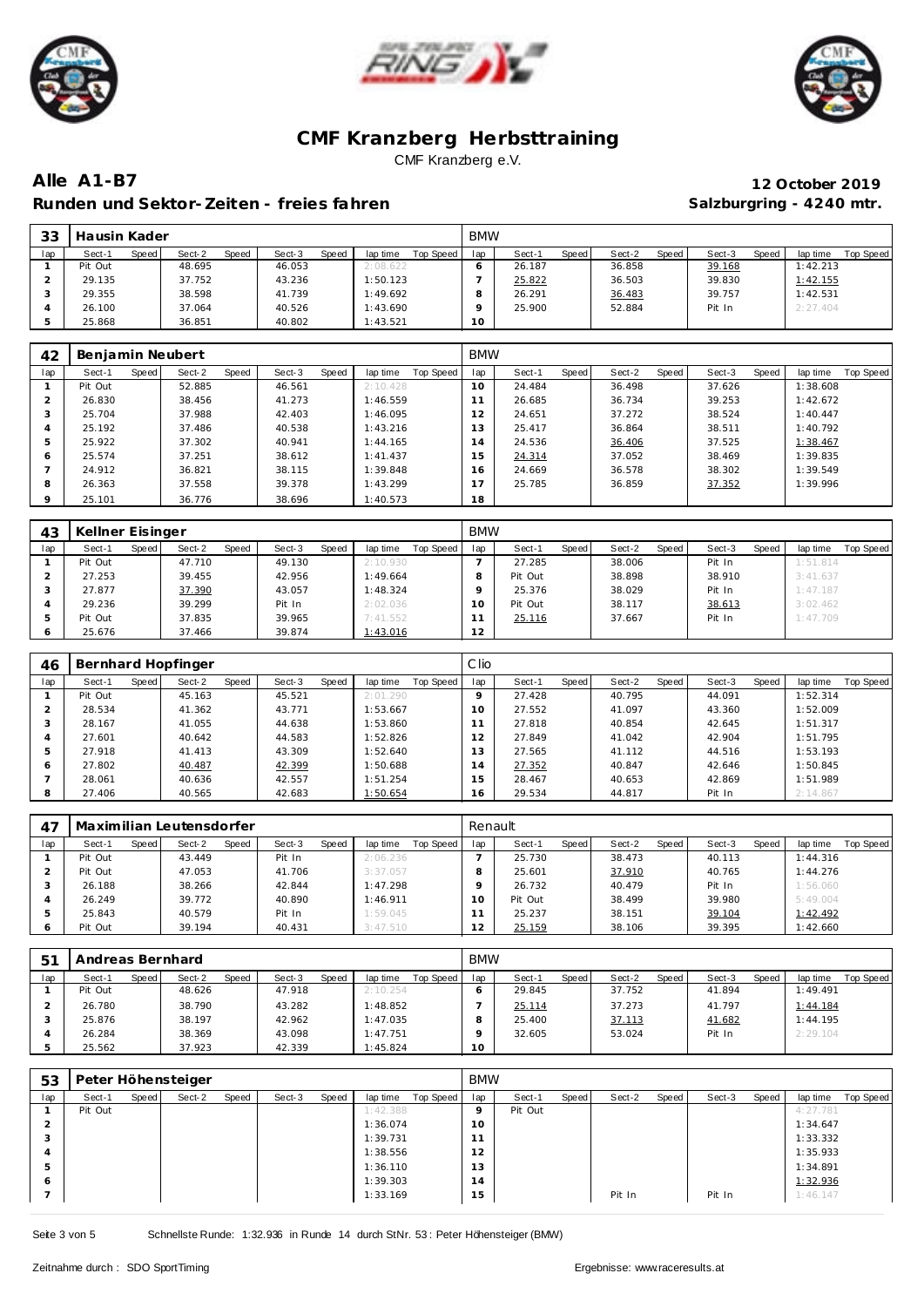





**Alle A1-B7 12 October 2019**

Runden und Sektor-Zeiten - freies fahren **Salzburgring - 4240 mtr.** Salzburgring - 4240 mtr.

| 8   |              |       | Pit In |       | Pit In |       | 1.45.340 |           | 6          |        |       |        |       |        |       |          |           |
|-----|--------------|-------|--------|-------|--------|-------|----------|-----------|------------|--------|-------|--------|-------|--------|-------|----------|-----------|
| 56  | Denis Müller |       |        |       |        |       |          |           | <b>BMW</b> |        |       |        |       |        |       |          |           |
| lap | Sect-1       | Speed | Sect-2 | Speed | Sect-3 | Speed | lap time | Top Speed | lap        | Sect-1 | Speed | Sect-2 | Speed | Sect-3 | Speed | lap time | Top Speed |
|     |              |       | .      |       | .      |       | .        |           |            | -----  |       | .      |       | ------ |       | .        |           |

| iad | Sect-1<br>ope ea | Sect-2<br><b>Speed</b> | Sect-3<br><b>Speed</b> | iap time<br>TOD SDEED I | lad | <b>Sect-1</b><br><b>SDEED</b> | Sect-2<br><b>Speed</b> | Sect-3<br>SDE ea | iab time<br>TOD Speed |
|-----|------------------|------------------------|------------------------|-------------------------|-----|-------------------------------|------------------------|------------------|-----------------------|
|     | Pit Out          | 43.797                 | 40.329                 | 1:55.711                |     | 25.654                        | 36.463                 | 39.700           | <u>1:41.817</u>       |
|     | 24.481           | 36.903                 | 47.506                 | 1:48.890                |     | 24.552                        | 40.679                 | 40.844           | 1:46.075              |
|     | 25.887           | 40.963                 | 40.684                 | 1:47.534                |     | 26.376                        | 41.705                 | 45.281           | 1:53.362              |
|     | 24.632           | 41.935                 | Pit In                 | 2:00.495                |     | 27.912                        | 35.328                 | Pit In           | 1:54.029              |
|     | Pit Out          | 36.450                 | 40.186                 | 3:46.159                | 10  |                               |                        |                  |                       |

| 57  | <sup>-</sup> obias Sitzbarth |       |        |       |        |       |          |           | Porsche |         |       |        |       |        |       |          |                  |
|-----|------------------------------|-------|--------|-------|--------|-------|----------|-----------|---------|---------|-------|--------|-------|--------|-------|----------|------------------|
| lap | Sect-1                       | Speed | Sect-2 | Speed | Sect-3 | Speed | lap time | Top Speed | lap     | Sect-1  | Speed | Sect-2 | Speed | Sect-3 | Speed | lap time | <b>Top Speed</b> |
|     | Pit Out                      |       | 34.525 |       | 39.913 |       | 1:42.773 |           |         | Pit Out |       | 33.718 |       | 38.681 |       | 5:03.300 |                  |
|     | 26.968                       |       | 34.910 |       | 43.640 |       | 1:45.518 |           |         | 22.623  |       | 34.686 |       | 40.217 |       | 1:37.526 |                  |
| د   | 27.773                       |       | 32.935 |       | 38.805 |       | 1:39.513 |           | 10      | 25.336  |       | 36.513 |       | 39.866 |       | 1:41.715 |                  |
| 4   | 22.369                       |       | 35.112 |       | 39.688 |       | 1:37.169 |           |         | 23.461  |       | 33.174 |       | 38.922 |       | 1:35.557 |                  |
| 5   | 24.860                       |       | 34.049 |       | 40.110 |       | 1:39.019 |           | 12      | 22.751  |       | 33.089 |       | Pit In |       | 1:41.116 |                  |
| 6   | 22.389                       |       | 32.564 |       | 38.389 |       | 1:33.342 |           | 3       | Pit Out |       | 33.413 |       | 38.724 |       | 2:51.930 |                  |
|     | 24.989                       |       | 36.346 |       | Pit In |       | 1:46.850 |           | 14      | 22.612  |       | 32.692 |       | 38.646 |       | 1:33.950 |                  |

| 60  | Edward Graf-Eckinger |              |        |       |        |       |          |           | <b>BMW</b> |        |       |        |       |        |       |          |           |
|-----|----------------------|--------------|--------|-------|--------|-------|----------|-----------|------------|--------|-------|--------|-------|--------|-------|----------|-----------|
| lap | Sect-1               | <b>Speed</b> | Sect-2 | Speed | Sect-3 | Speed | lap time | Top Speed | lap        | Sect-1 | Speed | Sect-2 | Speed | Sect-3 | Speed | lap time | Top Speed |
|     | Pit Out              |              | 47.487 |       | 45.077 |       | 2:03.701 |           |            | 24.876 |       | 34.639 |       | 38.403 |       | 1:37.918 |           |
|     | 26.926               |              | 36.051 |       | 40.259 |       | 1:43.236 |           |            | 23.717 |       | 34.715 |       | 40.250 |       | : 38.682 |           |
|     | 24.766               |              | 35.327 |       | 38.338 |       | 1:38.431 |           |            | 24.416 |       | 34.834 |       | 36.725 |       | 1:35.975 |           |
|     | 24.874               |              | 35.191 |       | 37.596 |       | 1:37.661 |           |            | 24.931 |       | 34.764 |       | 37.064 |       | 1:36.759 |           |
|     | 23.782               |              | 34.811 |       | 37.732 |       | 1:36.325 |           | O          | 26.789 |       | 51.296 |       | Pit In |       | 2:21.694 |           |

| 61  | Bichler |       | Waldinger |       |        |       |          |           | Opel |        |       |        |       |        |       |          |           |
|-----|---------|-------|-----------|-------|--------|-------|----------|-----------|------|--------|-------|--------|-------|--------|-------|----------|-----------|
| lap | Sect-1  | Speed | Sect-2    | Speed | Sect-3 | Speed | lap time | Top Speed | lap  | Sect-1 | Speed | Sect-2 | Speed | Sect-3 | Speed | lap time | Top Speed |
|     | Pit Out |       | 46.307    |       | 46.444 |       | 2:03.085 |           |      | 25.696 |       | 37.446 |       | 47.005 |       | 1:50.147 |           |
|     | 26.267  |       | 38.330    |       | 44.465 |       | 1:49.062 |           |      | 24.641 |       | 36.271 |       | 42.076 |       | 1:42.988 |           |
|     | 25.170  |       | 37.378    |       | 43.194 |       | 1:45.742 |           |      | 24.979 |       | 37.244 |       | 44.032 |       | 1:46.255 |           |
|     | 24.555  |       | 36.678    |       | 42.521 |       | 1:43.754 |           | 10   | 25.616 |       | 36.085 |       | 40.913 |       | 1:42.614 |           |
| b.  | 25.917  |       | 38.334    |       | 42.832 |       | 1:47.083 |           |      | 23.900 |       | 35.617 |       | 41.896 |       | 1:41.413 |           |
| O   | 24.470  |       | 35.415    |       | 42.301 |       | 1:42.186 |           | 12   | 29.799 |       | 47.193 |       | Pit In |       | 2:15.741 |           |

| 70  | Pat und Maxi Sauer |       |        |       |        |       |          |           | Audi |        |       |        |       |        |       |          |           |
|-----|--------------------|-------|--------|-------|--------|-------|----------|-----------|------|--------|-------|--------|-------|--------|-------|----------|-----------|
| lap | Sect-1             | Speed | Sect-2 | Speed | Sect-3 | Speed | lap time | Top Speed | lap  | Sect-1 | Speed | Sect-2 | Speed | Sect-3 | Speed | lap time | Top Speed |
|     | Pit Out            |       | 44.317 |       | 45.391 |       | 2:00.572 |           |      | 28.669 |       | 42.735 |       | 45.612 |       | 1:57.016 |           |
|     | 28.150             |       | 41.976 |       | 44.663 |       | 1:54.789 |           |      | 28.583 |       | 42.732 |       | 45.232 |       | 1:56.547 |           |
| 3   | 28.783             |       | 42.305 |       | 46.815 |       | 1:57.903 |           | 10   | 28.547 |       | 42.095 |       | 44.585 |       | 1:55.227 |           |
| 4   | 29.043             |       | 43.375 |       | 45.718 |       | 1:58.136 |           |      | 28.104 |       | 42.260 |       | 43.511 |       | 1:53.875 |           |
| 5   | 31.755             |       | 42.798 |       | 43.330 |       | 1:57.883 |           | 12   | 28.113 |       | 41.804 |       | 46.085 |       | 1:56.002 |           |
| 6   | 28.831             |       | 42.470 |       | 45.871 |       | 1:57.172 |           | . 3  | 27.856 |       | 42.384 |       | Pit In |       | 2:01.776 |           |
|     | 28.204             |       | 42.710 |       | 44.105 |       | 1:55.019 |           | 14   |        |       |        |       |        |       |          |           |

| 71  | ino Laubi |       |        |              |        |       |          |           | <b>BMW</b> |         |       |        |       |        |       |          |                  |
|-----|-----------|-------|--------|--------------|--------|-------|----------|-----------|------------|---------|-------|--------|-------|--------|-------|----------|------------------|
| lap | Sect-1    | Speed | Sect-2 | <b>Speed</b> | Sect-3 | Speed | lap time | Top Speed | lap        | Sect-1  | Speed | Sect-2 | Speed | Sect-3 | Speed | lap time | <b>Top Speed</b> |
|     | Pit Out   |       | 47.354 |              | 47.549 |       | 2:08.326 |           |            | Pit Out |       | 46.650 |       | 46.393 |       | 5:03.040 |                  |
|     | 29.716    |       | 46.567 |              | 45.746 |       | 2:02.029 |           |            | 30.964  |       | 44.631 |       | 45.929 |       | 2:01.524 |                  |
|     | 29.047    |       | 44.520 |              | 47.505 |       | 2:01.072 |           |            | 30.378  |       | 44.762 |       | Pit In |       | 2:12.697 |                  |
|     | 29.500    |       | 45.073 |              | Pit In |       | 2:15.739 |           |            |         |       |        |       |        |       |          |                  |

| 75  | Manuel Henz |       |        |       |          |       |          |           | <b>BMW</b> |        |       |        |       |        |       |           |           |
|-----|-------------|-------|--------|-------|----------|-------|----------|-----------|------------|--------|-------|--------|-------|--------|-------|-----------|-----------|
| lap | Sect-1      | Speed | Sect-2 | Speed | Sect-3   | Speed | lap time | Top Speed | lap        | Sect-1 | Speed | Sect-2 | Speed | Sect-3 | Speed | lap time  | Top Speed |
|     | Pit Out     |       | 39.414 |       | 42.971   |       | 1:55.367 |           | 8          | 39.218 |       | 38.695 |       | 39.668 |       | 1:57.581  |           |
|     | 25.194      |       | 37.262 |       | 38.907   |       | 1:41.363 |           |            | 25.514 |       | 36.450 |       | 39.147 |       | 1: 41.111 |           |
| 3   | 24.686      |       | 36.643 |       | 39.956   |       | 1:41.285 |           | 10         | 24.333 |       | 36.483 |       | 38.661 |       | 1:39.477  |           |
|     | 25.358      |       | 36.960 |       | 38.304   |       | 1:40.622 |           |            | 24.141 |       | 36.434 |       | 38.522 |       | 1:39.097  |           |
| 5   | 24.354      |       | 36.672 |       | 39.022   |       | 1:40.048 |           | 12         | 24.310 |       | 36.618 |       | 39.491 |       | 1:40.419  |           |
| 6   | 25.524      |       | 36.444 |       | 39.029   |       | 1:40.997 |           | 13         | 28.609 |       | 52.398 |       | Pit In |       | 2:26.580  |           |
|     | 27.769      |       | 59.540 |       | 1:09.038 |       | 2:36.347 |           | 14         |        |       |        |       |        |       |           |           |